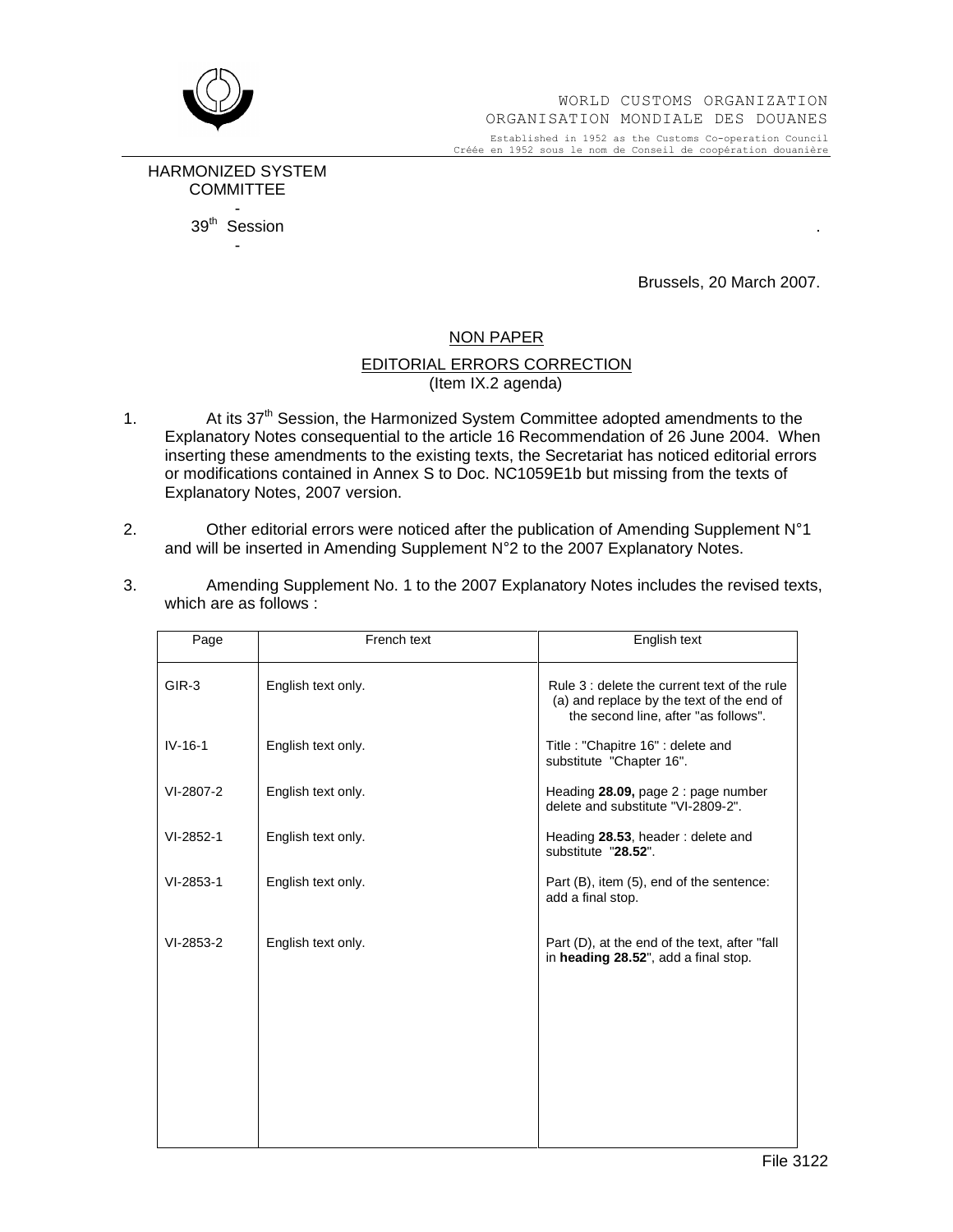| Page            | French text                                                                  | English text                                                                                               |
|-----------------|------------------------------------------------------------------------------|------------------------------------------------------------------------------------------------------------|
| $VI-29-10$      |                                                                              |                                                                                                            |
|                 |                                                                              |                                                                                                            |
|                 | Quinoléine pontée                                                            | Bridget quinoline                                                                                          |
| $VI-3002-1$     | English text only.                                                           | Add (C) in front of "Antisera and other<br>bloodproducts".                                                 |
| $VI - 3401 - 1$ | English text only.                                                           | 34.01, Title, 3 <sup>rd</sup> line, "surface-ative",<br>delete and substitute "surface-active".            |
| VI-7210-1       | English text only.                                                           | Heading 72.10 : change of font.                                                                            |
|                 |                                                                              | End of the title : delete $"(+)"$ and<br>substitute $"(+)"$ .                                              |
| $XVI-2$         | English text only.                                                           | Delete "(I)" and substitute "(I)".                                                                         |
| XVI-4           | English text only.                                                           | Delete "(II)" and substitute "(II)".                                                                       |
| $XVI-5$         | English text only.                                                           | Delete "(III)" and substitute" (III)".                                                                     |
| XVI-8           | English text only.                                                           | Delete "(VIII)" and substitute "(VIII)".                                                                   |
|                 |                                                                              | Titles, "MOBILE MACHINERY" and<br>"MACHINERY AND APPARATUS FOR<br>USE IN LABORATORIES", change of<br>font. |
| XVI-84-1        | English text only.                                                           | Delete "Notes" and substitute "Notes".                                                                     |
| XVI-8484-2      | English text only.                                                           | Last line, delete "84.85" and substitute<br>"84.87".                                                       |
| XVI-85-1        | English text only.                                                           | Note 4, items (a) and (b) texts to be<br>arranged in rows.                                                 |
|                 |                                                                              | End of item (b) : delete " " ".                                                                            |
| XVI-85-2        | English text only.                                                           | Note 8, end of the last paragraph : delete<br>11 V H                                                       |
| XVI-85-4        | English text only.                                                           | (C) Parts : delete "(C)" and substitute<br>"(B)".                                                          |
| XVI-8509-2      | Exclusion d) (n° 84.50) : bold (n°84.50)                                     | French text only.                                                                                          |
| XVI-8517-6      | English text only.                                                           | Subheading 8517.62, end of the text:<br>delete " " ".                                                      |
| XVI-8527-1      | English text only.                                                           | Subheading 8527.13 : delete "Other<br>Other apparatus" and substitute " Other<br>apparatus".               |
| XVI-8535-2      | Paragraph F), first line, delete "surtention"<br>and substitute "surtension" | French text only.                                                                                          |
| XVIII-90-4      | English text only.                                                           | Part (III), item (1), second line, delete<br>"84.87" and substitute "84.85".                               |
| XX-9402-1       | English text only.                                                           | Delete "Part (A)" and substitute "Part<br>$(A)^"$ .                                                        |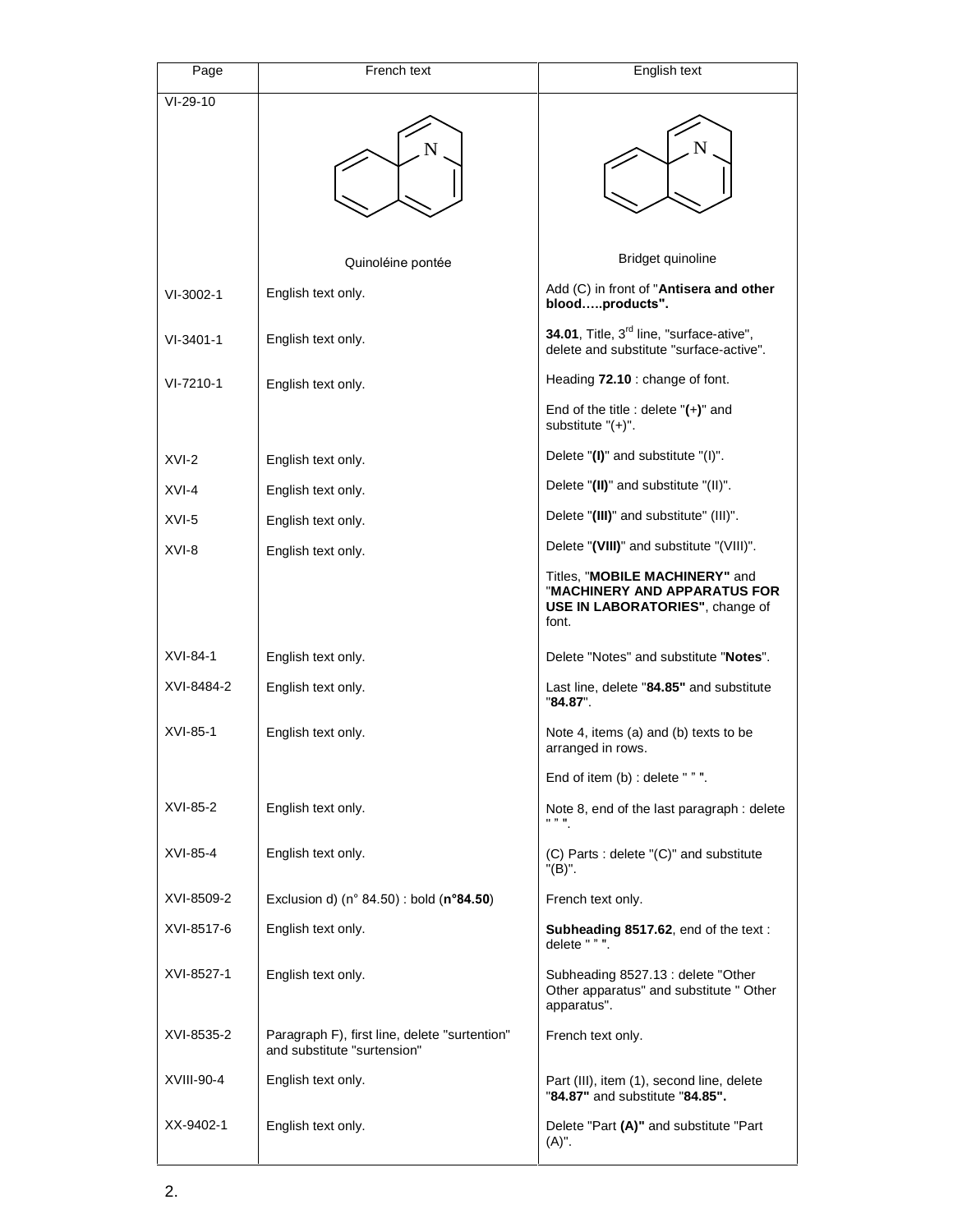| Page      | French text        | English text                                                                      |
|-----------|--------------------|-----------------------------------------------------------------------------------|
| XX-9402-2 | English text only. | Delete $"(B)"$ and $"(C)"$ and substitute<br>$"$ (B)" and $"$ (C)".               |
|           |                    | Last paragraph Part (A) and texts of<br>Parts (B) and (C) to be arranged in rows. |

4. Further editorial amendments listed below will be inserted in Amending Supplement <sup>N</sup>°<sup>2</sup> to the Explanatory Notes, <sup>2007</sup> version. They take into account the instructions in Annex S to Doc. NC1059E1b.

| Page      | French text                                                                                                                                                                             | English text                                                                                                                                                                                                                                                                                                                                                                                     |
|-----------|-----------------------------------------------------------------------------------------------------------------------------------------------------------------------------------------|--------------------------------------------------------------------------------------------------------------------------------------------------------------------------------------------------------------------------------------------------------------------------------------------------------------------------------------------------------------------------------------------------|
| IX-4418-2 | Second paragraph : add the following<br>sentence to the end of the paragraph : "Les<br>chants de ces panneaux peuvent être<br>languetés ou rainés afin d'en faciliter<br>l'assemblage." | Second paragraph : add the following<br>sentence to the end of the paragraph :<br>"These panels or tiles may be tongued<br>and grooved at the edges to facilitate<br>assembly.".                                                                                                                                                                                                                 |
| XI-5003-2 | English text only.                                                                                                                                                                      | The line below item (F) has to be<br>arranged in a row and the space with<br>item (F) has to be increased.                                                                                                                                                                                                                                                                                       |
| XI-5007-1 | English text only.                                                                                                                                                                      | Text on reverse side of the page has to<br>be deleted.                                                                                                                                                                                                                                                                                                                                           |
| XI-5302-1 | English text only.                                                                                                                                                                      | Heading 53.02, exclusion (a) (1), delete<br>"14.03 or 53.04" and substitute "14.04 or<br>$53.05$ ".                                                                                                                                                                                                                                                                                              |
| XI-5305-1 | English text only.                                                                                                                                                                      | Heading 53.05, first paragraph, delete<br>and substitute " "This heading covers<br>vegetable textile fibres obtained from the<br>leaves or fruit of certain<br>monocotyledonous plants (e.g., coconut,<br>abaca or sisal) or, in the case of ramie,<br>obtained from the stems of<br>dicotyledonous plants of the family<br>urticaceae, and not specified or included<br>in any other heading.". |
| XI-5513-1 | English text only.                                                                                                                                                                      | Insert after subheading 5513.13 :<br>"5513.19<br>$-$ Other".                                                                                                                                                                                                                                                                                                                                     |
| XI-5514-1 | English text only.                                                                                                                                                                      | Delete subheading 5514.13.                                                                                                                                                                                                                                                                                                                                                                       |
| XI-5903-1 | English text only.                                                                                                                                                                      | Heading 59.03, item (1), second<br>paragraph, font to be changed.                                                                                                                                                                                                                                                                                                                                |
| XI-6307-2 | English text only.                                                                                                                                                                      | Add item "(23)<br>Textile face-masks of a<br>kind worn by surgeons during<br>operations".                                                                                                                                                                                                                                                                                                        |
| XI-6307-3 | English text only.                                                                                                                                                                      | Exclusion $(g)$ , add "Chapter 64." at the<br>end of the sentence.                                                                                                                                                                                                                                                                                                                               |
| $XV-5$    | Add closing line below the text.                                                                                                                                                        | Add closing line below the text.                                                                                                                                                                                                                                                                                                                                                                 |
| XV-7225-1 | Notes explicatives de sous-positions : delete<br>"N°s 7225.30 et 7225.40" and subsitute "N°s<br>7225.30 et 7225.40"                                                                     | Subheading Explanatory Notes: delete<br>"Subheadings 7225.30 and 7225.40" and<br>substitute "Subheadings 7225.30 and<br>7225.40".                                                                                                                                                                                                                                                                |
| XV-7302-1 | English text only.                                                                                                                                                                      | Heading 73.02, item (2), change format<br>into bold of "Switch blades, crossing<br>frogs, point rods and other crossing                                                                                                                                                                                                                                                                          |